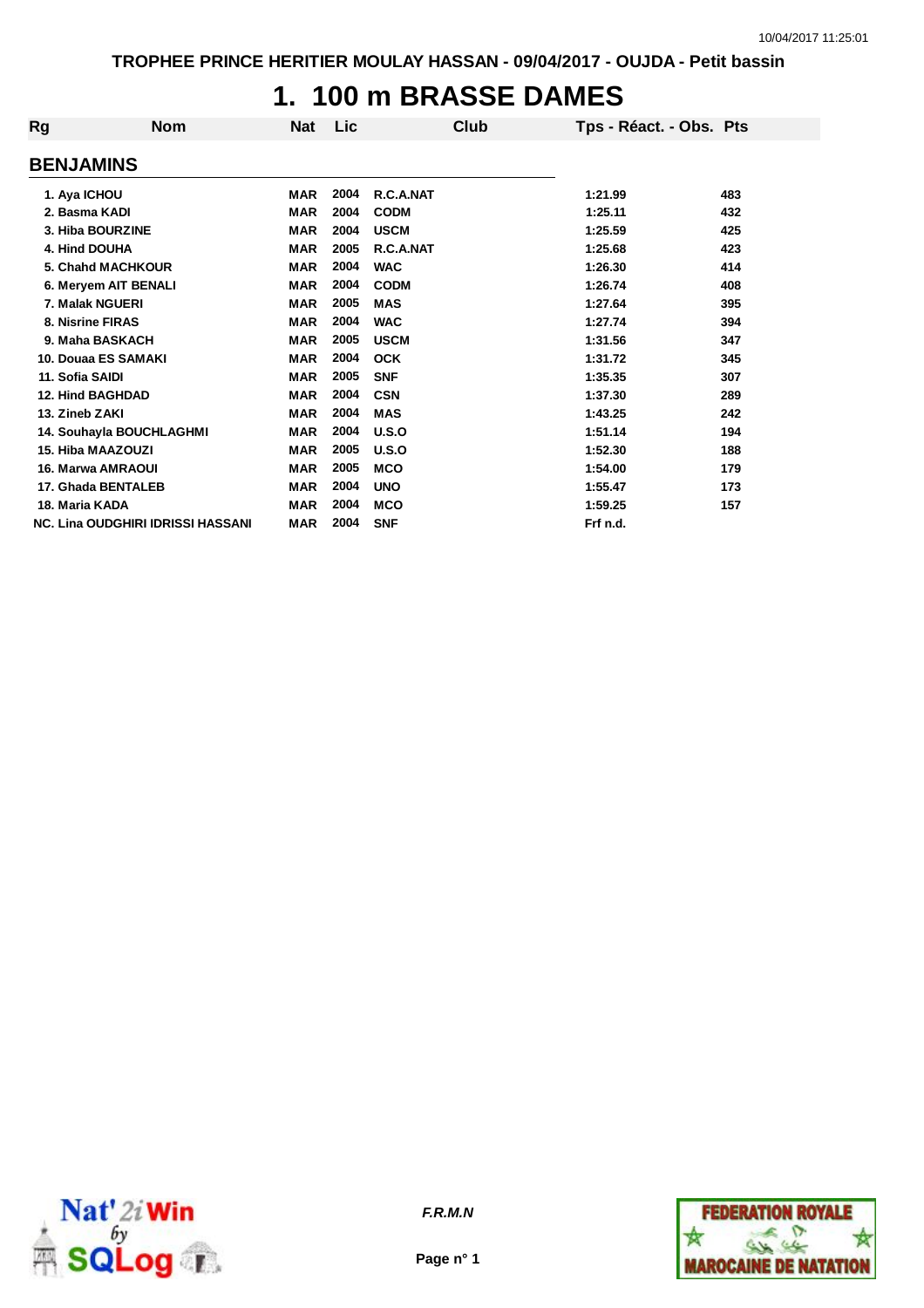### **2. 100 m BRASSE MESSIEURS**

| Rg                         | <b>Nom</b>                         | <b>Nat</b> | Lic  | Club          | Tps - Réact. - Obs. Pts |     |
|----------------------------|------------------------------------|------------|------|---------------|-------------------------|-----|
| <b>BENJAMINS</b>           |                                    |            |      |               |                         |     |
| 1. Karim JENNANE           |                                    | MAR        | 2004 | <b>CODM</b>   | 1:18.75                 | 409 |
|                            | 2. Mohamed Badr OUAMMOU            | <b>MAR</b> | 2004 | <b>WAC</b>    | 1:24.68                 | 329 |
|                            | 3. Youssef BOUHMOUCH               | <b>MAR</b> | 2004 | <b>USCM</b>   | 1:24.80                 | 327 |
| 4. Ismail DEQQAOUI         |                                    | <b>MAR</b> | 2005 | <b>USF</b>    | 1:25.38                 | 321 |
|                            | 5. Mohamed Sami ZEMZAMI            | <b>MAR</b> | 2005 | <b>USCM</b>   | 1:26.40                 | 309 |
| 6. Abdellah ESSONNI        |                                    | <b>MAR</b> | 2004 | <b>CODM</b>   | 1:28.52                 | 288 |
| 7. Ilias EDDARI            |                                    | <b>MAR</b> | 2004 | R.C.A.NAT     | 1:31.93                 | 257 |
|                            | 8. Moncef BEN EL HADJ              | <b>MAR</b> | 2004 | <b>CSN</b>    | 1:33.16                 | 247 |
| 9. Badr DEQQAOUI           |                                    | <b>MAR</b> | 2005 | <b>USF</b>    | 1:40.97                 | 194 |
| 10. Yassine RAMDANI        |                                    | <b>MAR</b> | 2005 | <b>MCO</b>    | 1:41.54                 | 190 |
|                            | 11. Mohammed Yassine RHALOUSSI     | <b>MAR</b> | 2005 | U.S.O         | 1:43.17                 | 181 |
| 12. Aymane NASSIRI         |                                    | <b>MAR</b> | 2004 | <b>UNO</b>    | 1:45.27                 | 171 |
|                            | 13. Mohamed Salah Eddine RAHHOU    | <b>MAR</b> | 2005 | <b>UNO</b>    | 1:45.98                 | 167 |
|                            | <b>14. Anass BOUABDELLAOUI</b>     | <b>MAR</b> | 2004 | <b>MCO</b>    | 1:47.37                 | 161 |
| 15. Fadi BECHARI           |                                    | <b>MAR</b> | 2005 | A.C.N.T       | 2:07.00                 | 97  |
|                            | NC. Mohamed Aymen HARRABIDA        | <b>MAR</b> | 2005 | R.C.A.NAT     | Frf n.d.                |     |
|                            | <b>NC. Yassine MAKNASSI SALIME</b> | <b>MAR</b> | 2004 | <b>MAS</b>    | Dsq FD                  | 0   |
| <b>NC. Othmane BEKKAL</b>  |                                    | <b>MAR</b> | 2004 | <b>MCO EN</b> | Dsq VI                  | 0   |
| <b>NC. Yasser OUARIACH</b> |                                    | <b>MAR</b> | 2005 | U.S.O         | Disqual.                | 0   |



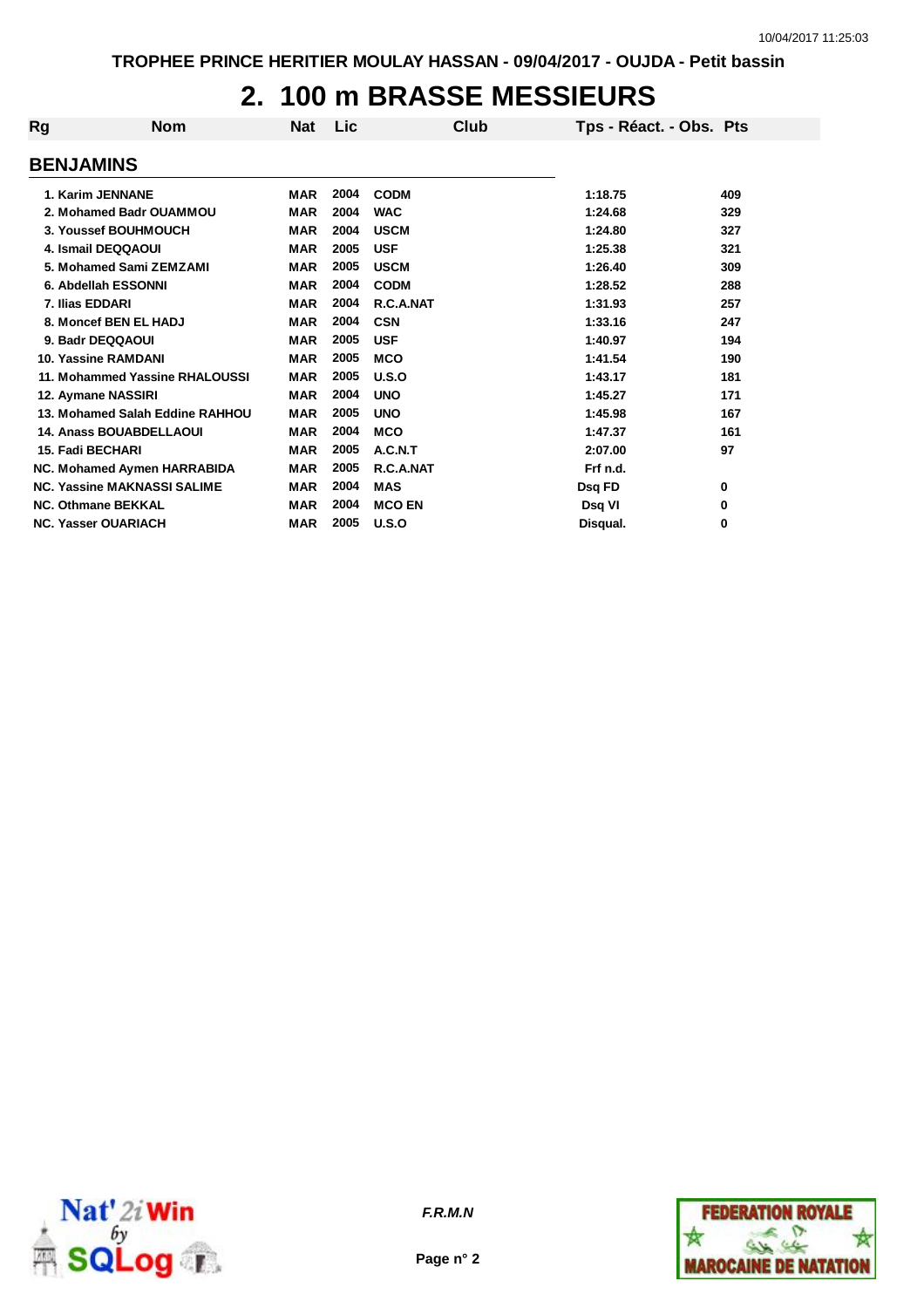## **3. 100 m DOS DAMES**

| Rg                      | <b>Nom</b>                               | <b>Nat</b> | Lic  | Club        | Tps - Réact. - Obs. Pts |     |
|-------------------------|------------------------------------------|------------|------|-------------|-------------------------|-----|
| <b>BENJAMINS</b>        |                                          |            |      |             |                         |     |
| 1. Hiba CHOUAIBI        |                                          | MAR        | 2004 | <b>USCM</b> | 1:15.88                 | 449 |
|                         | 2. Oumaima RACHIDI                       | <b>MAR</b> | 2004 | <b>USCM</b> | 1:16.28                 | 442 |
|                         | 3. Ibtissam RACHID                       | MAR        | 2004 | R.C.A.NAT   | 1:17.10                 | 428 |
|                         | 4. Aicha EL BEKALI                       | <b>MAR</b> | 2004 | A.S.F.A.R   | 1:20.12                 | 381 |
|                         | 5. Maroua LAISSAOUI                      | <b>MAR</b> | 2004 | <b>CODM</b> | 1:21.30                 | 365 |
|                         | 6. Douaa EDDAHBI                         | <b>MAR</b> | 2005 | <b>WAC</b>  | 1:21.95                 | 356 |
| 7. Nisrine FIRAS        |                                          | <b>MAR</b> | 2004 | <b>WAC</b>  | 1:22.82                 | 345 |
| 8. Nada JALAL           |                                          | <b>MAR</b> | 2004 | R.C.A.NAT   | 1:24.04                 | 330 |
| 9. Rim RAHALI           |                                          | <b>MAR</b> | 2005 | <b>CODM</b> | 1:24.44                 | 326 |
|                         | 10. Aya BENMOUSSA                        | <b>MAR</b> | 2005 | <b>CSN</b>  | 1:32.98                 | 244 |
|                         | 11. Salma Rhitta ZOUITEN                 | <b>MAR</b> | 2004 | <b>MAS</b>  | 1:35.62                 | 224 |
| 12. Malak IGOUZAL       |                                          | <b>MAR</b> | 2005 | <b>CSN</b>  | 1:40.23                 | 195 |
| 13. Zineb ZAKI          |                                          | <b>MAR</b> | 2004 | <b>MAS</b>  | 1:46.26                 | 163 |
| <b>NC. Nada MESKINI</b> |                                          | MAR        | 2004 | <b>UNO</b>  | Frf n.d.                |     |
|                         | <b>NC. Lina OUDGHIRI IDRISSI HASSANI</b> | <b>MAR</b> | 2004 | <b>SNF</b>  | Frf n.d.                |     |



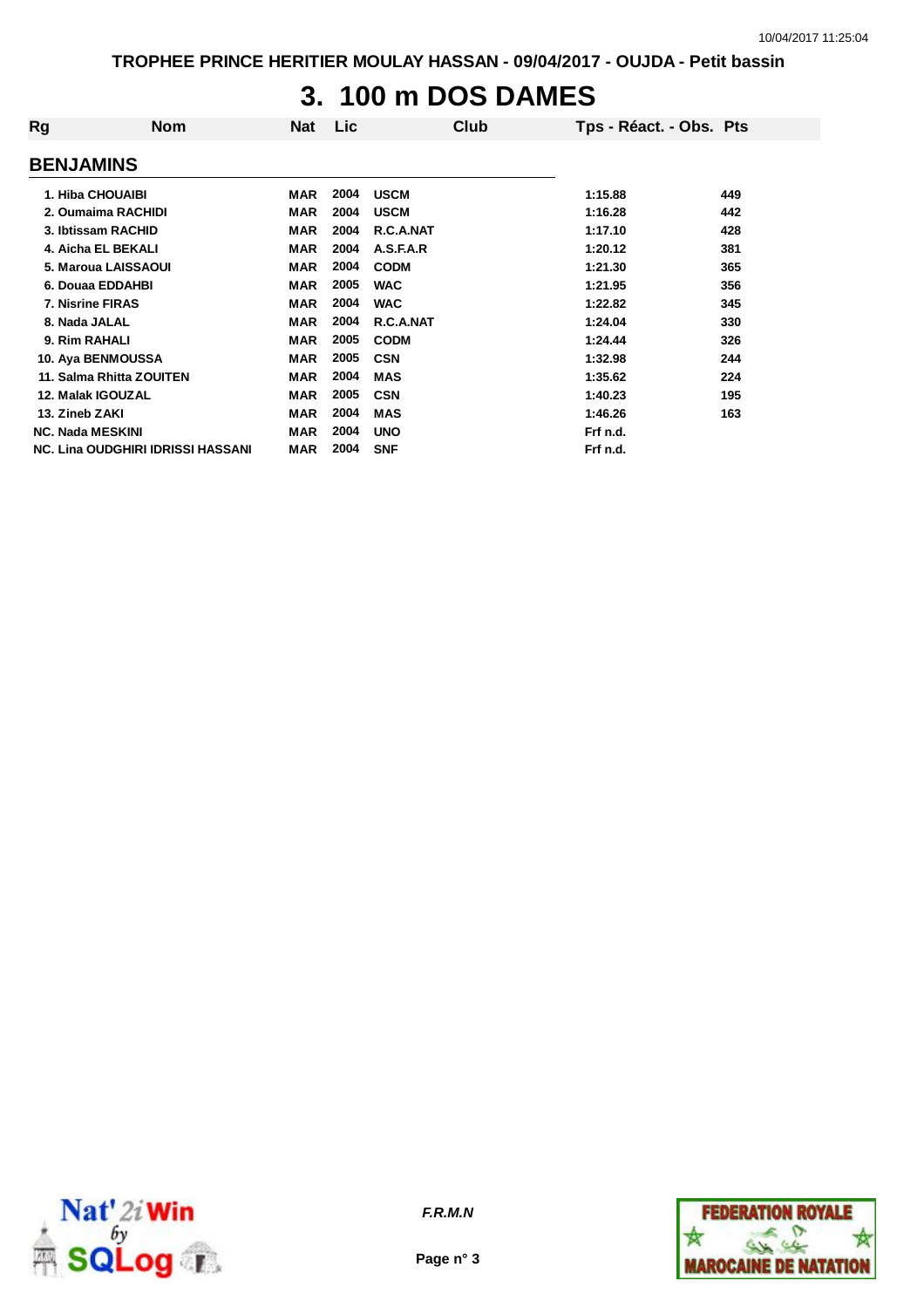# **4. 100 m DOS MESSIEURS**

| Rg                          | <b>Nom</b>                      | <b>Nat</b> | Lic  |               | Club | Tps - Réact. - Obs. Pts |     |
|-----------------------------|---------------------------------|------------|------|---------------|------|-------------------------|-----|
| <b>BENJAMINS</b>            |                                 |            |      |               |      |                         |     |
| 1. Salim FRIKECH            |                                 | <b>MAR</b> | 2004 | <b>CODM</b>   |      | 1:10.23                 | 404 |
| 2. Yasser BENCHEBBA         |                                 | <b>MAR</b> | 2004 | <b>USCM</b>   |      | 1:11.17                 | 388 |
| 3. Walid RHLIL              |                                 | <b>MAR</b> | 2004 | <b>CODM</b>   |      | 1:16.64                 | 311 |
| <b>4. Said CHAHINE</b>      |                                 | <b>MAR</b> | 2005 | <b>USCM</b>   |      | 1:20.95                 | 264 |
| 5. Ismail EL YOUSFI         |                                 | <b>MAR</b> | 2004 | R.C.A.NAT     |      | 1:21.63                 | 257 |
| 6. Soufiane AZFAR           |                                 | <b>MAR</b> | 2004 | <b>USF</b>    |      | 1:23.13                 | 243 |
| 7. Mohamed RAFILI           |                                 | <b>MAR</b> | 2004 | R.C.A.NAT     |      | 1:24.78                 | 229 |
| 8. Saad YASSIRI             |                                 | <b>MAR</b> | 2005 | <b>USF</b>    |      | 1:26.28                 | 218 |
|                             | 9. Mohammed EL KHDARI           | <b>MAR</b> | 2004 | <b>CSN</b>    |      | 1:29.24                 | 197 |
| 10. Yassine ZOUBIR          |                                 | <b>MAR</b> | 2004 | <b>OCK</b>    |      | 1:31.13                 | 185 |
|                             | 11. Mohamed Salah Eddine RAHHOU | <b>MAR</b> | 2005 | <b>UNO</b>    |      | 1:39.31                 | 143 |
|                             | 12. Mohammed Yassine RHALOUSSI  | <b>MAR</b> | 2005 | U.S.O         |      | 1:39.79                 | 141 |
| 13. Ismail ALEM             |                                 | <b>MAR</b> | 2005 | <b>MAS</b>    |      | 1:41.97                 | 132 |
| <b>14. Anis HALHEIT</b>     |                                 | <b>MAR</b> | 2005 | <b>MCO</b>    |      | 1:45.23                 | 120 |
| 15. Saber KARBAB            |                                 | <b>MAR</b> | 2004 | <b>MCO</b>    |      | 1:46.42                 | 116 |
| <b>16. Othmane ZAITOUNE</b> |                                 | <b>MAR</b> | 2004 | <b>MAS</b>    |      | 1:49.22                 | 107 |
| 17. Yasser OUARIACH         |                                 | <b>MAR</b> | 2005 | U.S.O         |      | 1:50.46                 | 103 |
| 18. Nizar AMRI              |                                 | <b>MAR</b> | 2004 | <b>UNO</b>    |      | 1:51.53                 | 101 |
| <b>19. Ayoub RAHMANI</b>    |                                 | <b>MAR</b> | 2005 | <b>MCO EN</b> |      | 2:11.08                 | 62  |
| <b>NC. Mohammed MOUSSA</b>  |                                 | <b>MAR</b> | 2005 | <b>MCO EN</b> |      | Disqual.                | 0   |



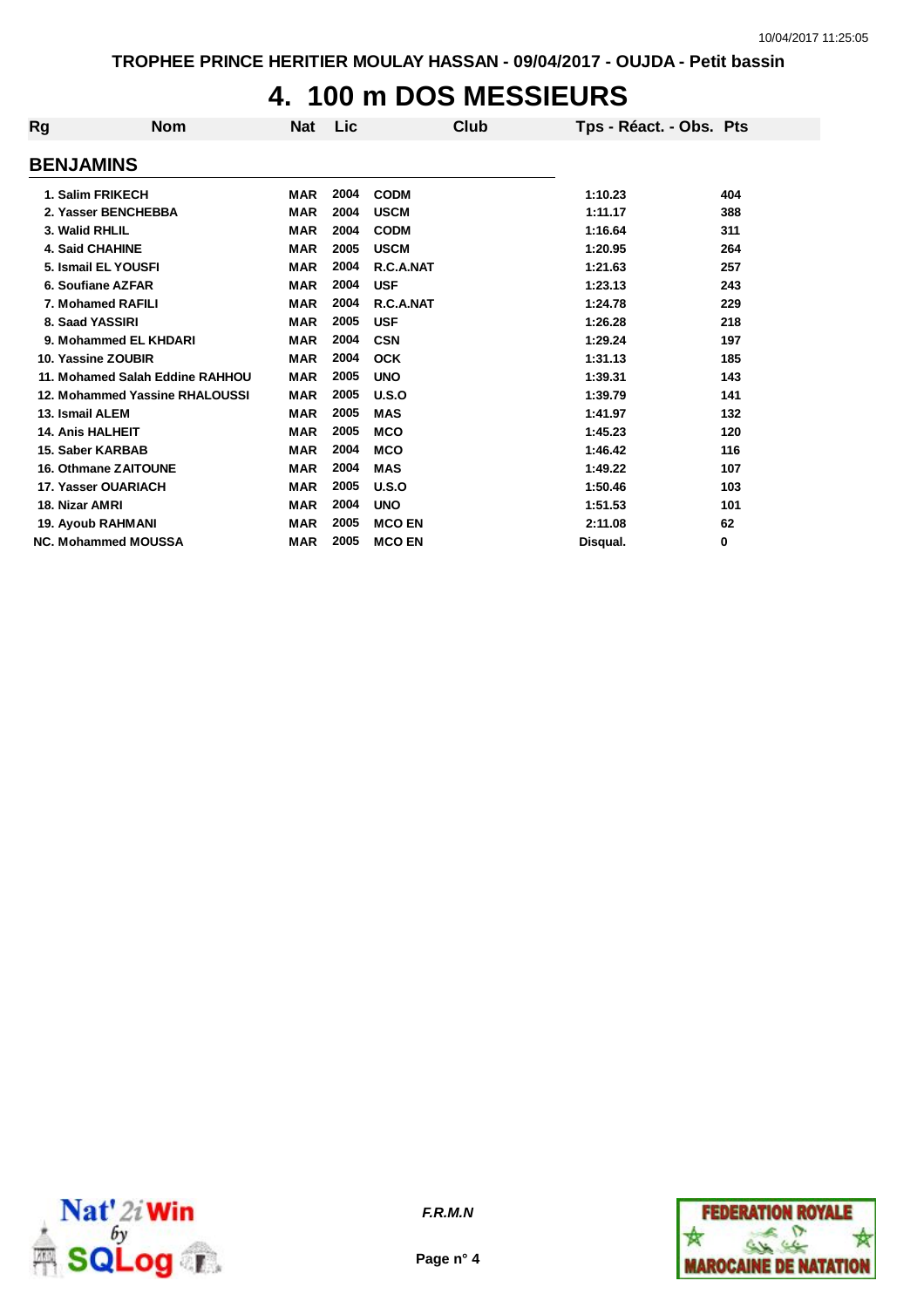### **5. 100 m 4 NAGES DAMES**

| Rg                       | <b>Nom</b>                | Nat        | Lic  | Club        | Tps - Réact. - Obs. Pts |     |
|--------------------------|---------------------------|------------|------|-------------|-------------------------|-----|
| <b>BENJAMINS</b>         |                           |            |      |             |                         |     |
| 1. Hiba BOURZINE         |                           | <b>MAR</b> | 2004 | <b>USCM</b> | 1:17.26                 | 398 |
| 2. Hiba CHOUAIBI         |                           | <b>MAR</b> | 2004 | <b>USCM</b> | 1:17.68                 | 392 |
|                          | 3. Malak DARKAOUI         | <b>MAR</b> | 2005 | <b>CODM</b> | 1:19.28                 | 368 |
| 4. Basma KADI            |                           | <b>MAR</b> | 2004 | <b>CODM</b> | 1:20.00                 | 359 |
|                          | 5. Kamilia MAALOUF        | <b>MAR</b> | 2004 | R.C.A.NAT   | 1:20.12                 | 357 |
| 6. Aya ICHOU             |                           | <b>MAR</b> | 2004 | R.C.A.NAT   | 1:20.58                 | 351 |
|                          | 7. Chahd MACHKOUR         | <b>MAR</b> | 2004 | <b>WAC</b>  | 1:21.07                 | 345 |
|                          | 8. Fatima Zahra LAKTATI   | <b>MAR</b> | 2004 | <b>MAS</b>  | 1:22.83                 | 323 |
| 9. Amira ZOHRY           |                           | <b>MAR</b> | 2004 | <b>WAC</b>  | 1:25.00                 | 299 |
| <b>10. Hind BAGHDAD</b>  |                           | <b>MAR</b> | 2004 | <b>CSN</b>  | 1:27.51                 | 274 |
| 11. Malak LAMHITI        |                           | <b>MAR</b> | 2004 | <b>SNF</b>  | 1:28.14                 | 268 |
|                          | <b>12. Doha TABERKANT</b> | <b>MAR</b> | 2004 | <b>SNF</b>  | 1:28.20                 | 267 |
| 13. Zineb MIMOUNI        |                           | <b>MAR</b> | 2004 | <b>UNO</b>  | 1:28.25                 | 267 |
|                          | 14. Salma Rhitta ZOUITEN  | <b>MAR</b> | 2004 | <b>MAS</b>  | 1:33.53                 | 224 |
| 15. Sarah ZOUBIR         |                           | <b>MAR</b> | 2004 | <b>OCK</b>  | 1:33.82                 | 222 |
| <b>16. Hiba GHOUDANE</b> |                           | <b>MAR</b> | 2004 | <b>CSN</b>  | 1:39.42                 | 187 |
| 17. Basmala HAJOUI       |                           | <b>MAR</b> | 2004 | <b>MCO</b>  | 1:41.02                 | 178 |
| <b>18. Lina BECHARI</b>  |                           | <b>MAR</b> | 2004 | A.C.N.T     | 1:55.71                 | 118 |
| <b>NC. Nada MESKINI</b>  |                           | <b>MAR</b> | 2004 | <b>UNO</b>  | Frf n.d.                |     |



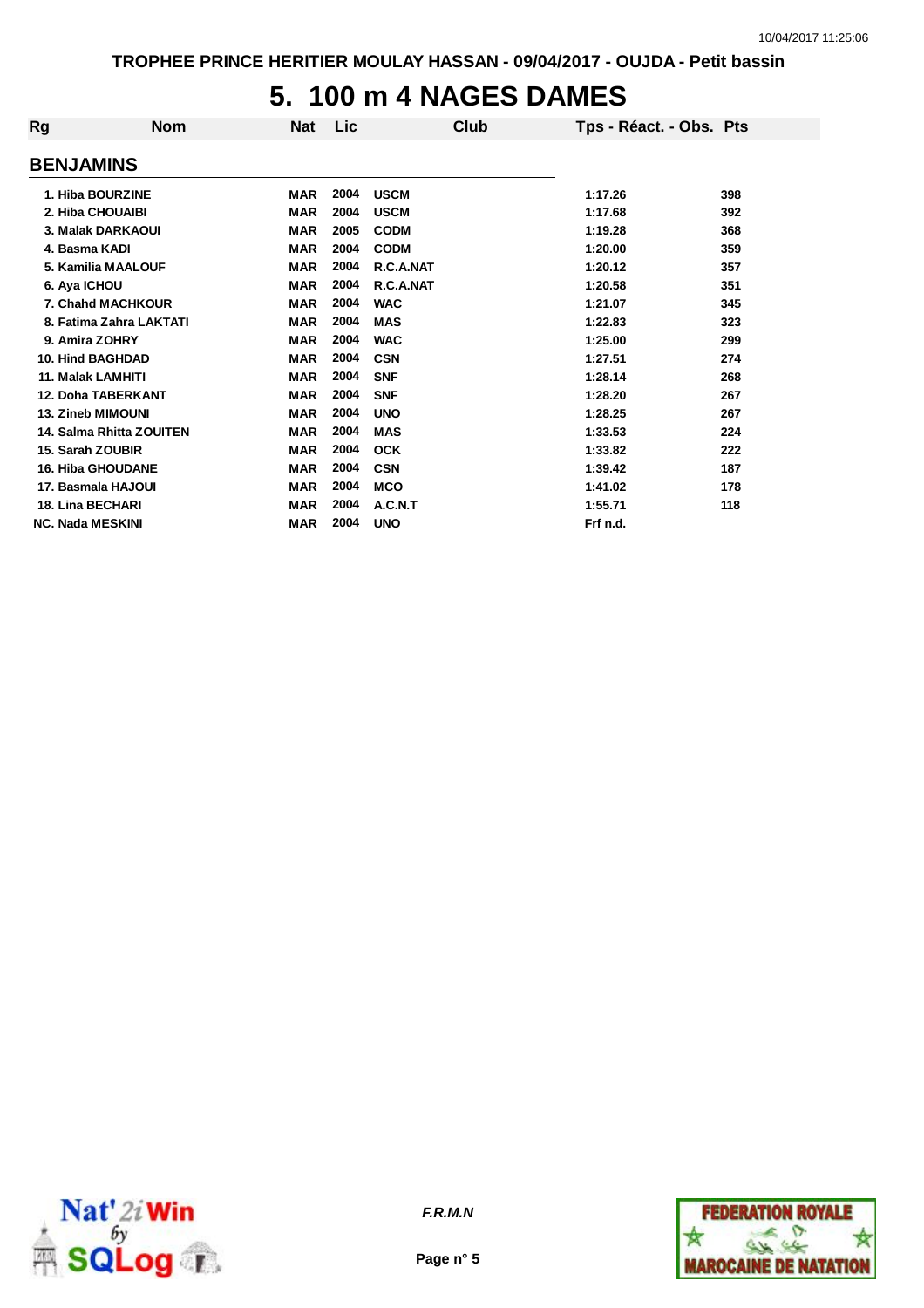## **6. 100 m 4 NAGES MESSIEURS**

| Rg                          | <b>Nom</b> | <b>Nat</b> | Lic  | Club        | Tps - Réact. - Obs. Pts |     |
|-----------------------------|------------|------------|------|-------------|-------------------------|-----|
| <b>BENJAMINS</b>            |            |            |      |             |                         |     |
| 1. Salim FRIKECH            |            | <b>MAR</b> | 2004 | <b>CODM</b> | 1:12.40                 | 343 |
| 2. Mohammed MOUISSE         |            | <b>MAR</b> | 2004 | <b>USF</b>  | 1:15.97                 | 297 |
| 3. Mohamed Badr OUAMMOU     |            | <b>MAR</b> | 2004 | <b>WAC</b>  | 1:16.25                 | 294 |
| 4. Ismail DEQQAOUI          |            | <b>MAR</b> | 2005 | <b>USF</b>  | 1:17.50                 | 280 |
| 5. Said CHAHINE             |            | <b>MAR</b> | 2005 | <b>USCM</b> | 1:17.83                 | 276 |
| 6. Ilias EDDARI             |            | <b>MAR</b> | 2004 | R.C.A.NAT   | 1:19.84                 | 256 |
| 7. Youssef IDRISSI          |            | <b>MAR</b> | 2005 | <b>CODM</b> | 1:21.14                 | 244 |
| 8. Youssef BOUHMOUCH        |            | <b>MAR</b> | 2004 | <b>USCM</b> | 1:21.27                 | 242 |
| 9. Mohamed RAFILI           |            | <b>MAR</b> | 2004 | R.C.A.NAT   | 1:22.12                 | 235 |
| 10. Reda LOUAHAJ            |            | <b>MAR</b> | 2004 | <b>WAC</b>  | 1:22.60                 | 231 |
| 11. Mohamed Adam NOURDINE   |            | <b>MAR</b> | 2005 | <b>OCK</b>  | 1:23.88                 | 220 |
| 12. Mohammed EL KHDARI      |            | <b>MAR</b> | 2004 | <b>CSN</b>  | 1:25.82                 | 206 |
| <b>13. Nouh ZAROUKI</b>     |            | <b>MAR</b> | 2005 | <b>UNO</b>  | 1:28.34                 | 189 |
| 14. Mohammed Amjad BENDGUIG |            | <b>MAR</b> | 2004 | <b>CSN</b>  | 1:30.58                 | 175 |
| <b>15. Yassine RAMDANI</b>  |            | <b>MAR</b> | 2005 | <b>MCO</b>  | 1:32.16                 | 166 |
| 16. Saad ALEM               |            | <b>MAR</b> | 2004 | <b>MAS</b>  | 1:33.18                 | 161 |
| 17. Ismail ALEM             |            | <b>MAR</b> | 2005 | <b>MAS</b>  | 1:37.84                 | 139 |
| 18. Aymane NASSIRI          |            | <b>MAR</b> | 2004 | <b>UNO</b>  | 1:38.92                 | 134 |
| 19. Adham Salah CHERRAK     |            | <b>MAR</b> | 2005 | <b>MCO</b>  | 1:57.59                 | 80  |
| 20. Fadi BECHARI            |            | <b>MAR</b> | 2005 | A.C.N.T     | 2:06.78                 | 64  |



**Page n° 6**

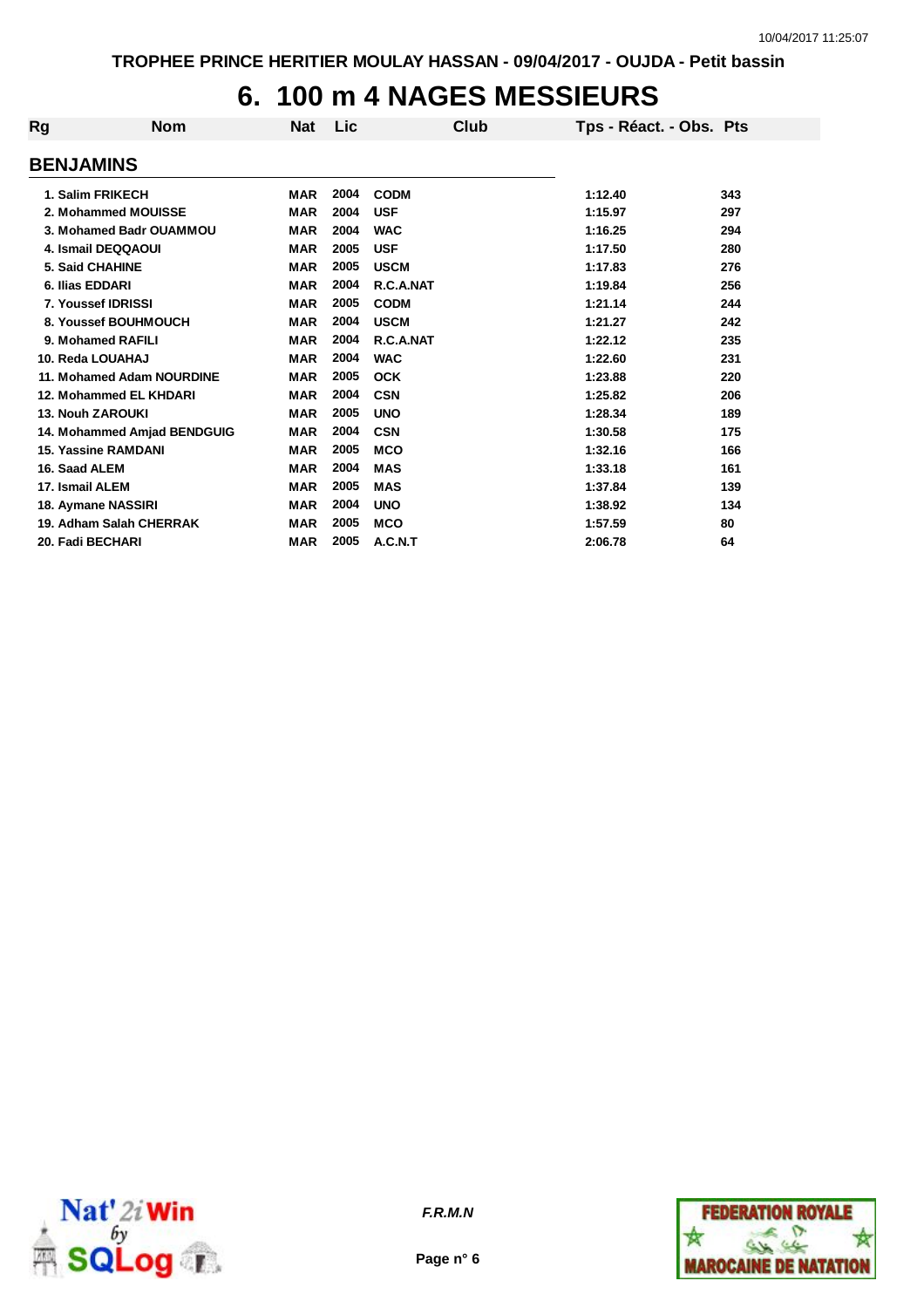### **7. 100 m PAPILLON DAMES**

| Rg                 | <b>Nom</b> | <b>Nat</b> | <b>Lic</b> | Club        | Tps - Réact. - Obs. Pts |     |
|--------------------|------------|------------|------------|-------------|-------------------------|-----|
| <b>BENJAMINS</b>   |            |            |            |             |                         |     |
| 1. Lina DANNA      |            | MAR        | 2005       | <b>USCM</b> | 1:17.77                 | 373 |
| 2. Kamilia MAALOUF |            | <b>MAR</b> | 2004       | R.C.A.NAT   | 1:18.34                 | 364 |
| 3. Nada JALAL      |            | <b>MAR</b> | 2004       | R.C.A.NAT   | 1:20.25                 | 339 |
| 4. Malak DARKAOUI  |            | <b>MAR</b> | 2005       | <b>CODM</b> | 1:22.86                 | 308 |
| 5. Maryem DAGRI    |            | <b>MAR</b> | 2005       | <b>USCM</b> | 1:23.25                 | 304 |
| 6. Wiam BAQARROU   |            | <b>MAR</b> | 2004       | <b>CODM</b> | 1:26.14                 | 274 |
| 7. Safaa LAMANE    |            | <b>MAR</b> | 2004       | <b>WAC</b>  | 1:28.61                 | 252 |
| 8. Ghita TABATI    |            | <b>MAR</b> | 2004       | <b>WAC</b>  | 1:29.90                 | 241 |
| 9. Malak LAMHITI   |            | <b>MAR</b> | 2004       | <b>SNF</b>  | 1:35.31                 | 202 |
| 10. Zineb MIMOUNI  |            | <b>MAR</b> | 2004       | <b>UNO</b>  | 1:41.41                 | 168 |
| 11. Hiba GHOUDANE  |            | <b>MAR</b> | 2004       | <b>CSN</b>  | 1:48.37                 | 137 |
| 12. Ghada BENTALEB |            | <b>MAR</b> | 2004       | <b>UNO</b>  | 2:10.40                 | 79  |



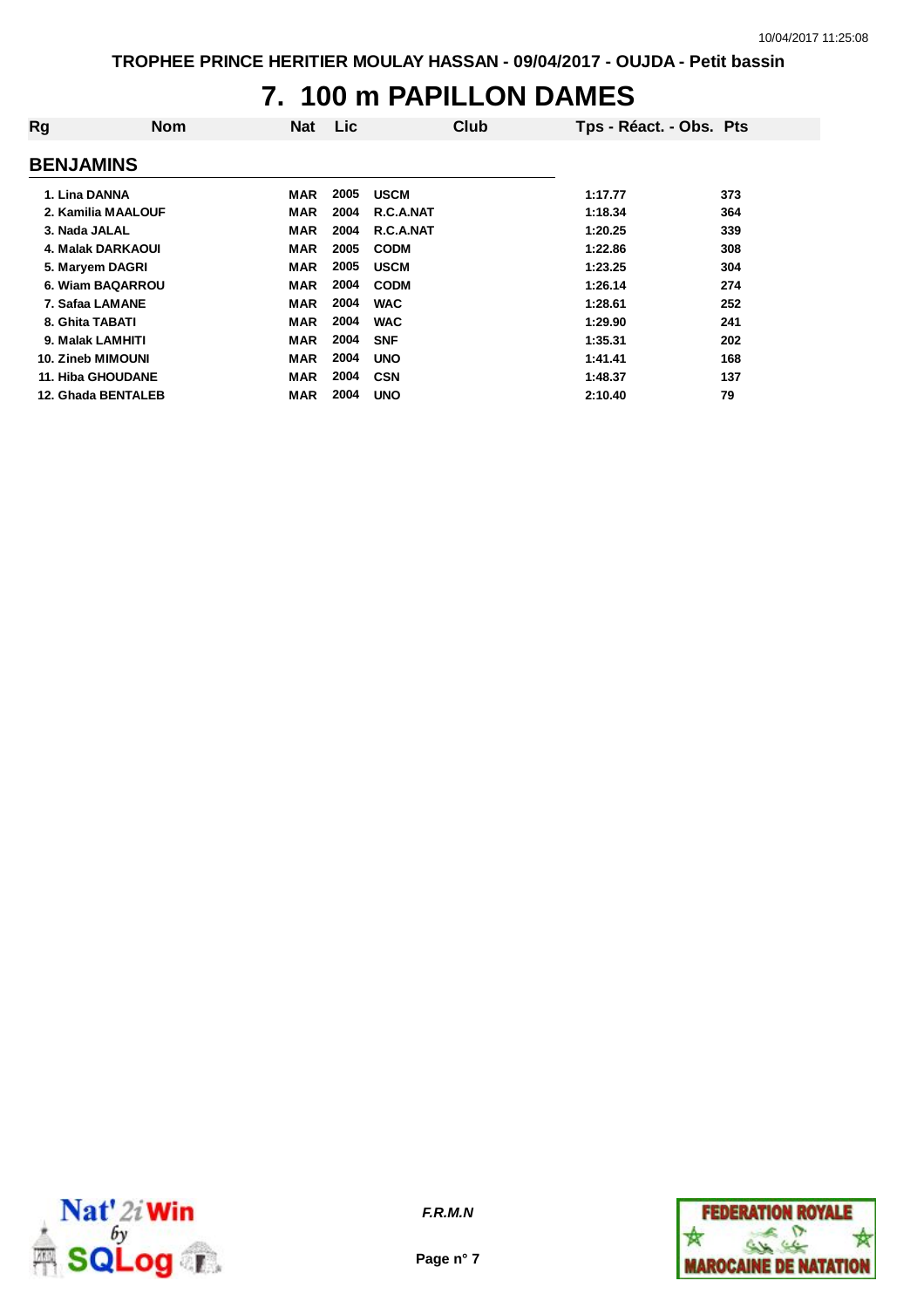# **8. 100 m PAPILLON MESSIEURS**

| Rg                      | <b>Nom</b>                  | Nat        | Lic  | Club        | Tps - Réact. - Obs. Pts |     |
|-------------------------|-----------------------------|------------|------|-------------|-------------------------|-----|
| <b>BENJAMINS</b>        |                             |            |      |             |                         |     |
| 1. Yasser BENCHEBBA     |                             | MAR        | 2004 | <b>USCM</b> | 1:08.38                 | 386 |
| 2. Karim JENNANE        |                             | <b>MAR</b> | 2004 | <b>CODM</b> | 1:10.42                 | 354 |
| 2. Ilyas LAGSSAIBI      |                             | MAR        | 2004 | R.C.A.NAT   | 1:10.42                 | 354 |
| 4. Adam BOURZINE        |                             | <b>MAR</b> | 2005 | <b>USCM</b> | 1:15.31                 | 289 |
| 5. Soufiane AZFAR       |                             | <b>MAR</b> | 2004 | <b>USF</b>  | 1:22.41                 | 220 |
|                         | 6. Anas BOUHAMIDI ALAOUI    | <b>MAR</b> | 2004 | <b>CODM</b> | 1:24.28                 | 206 |
| 7. Badr DEQQAOUI        |                             | <b>MAR</b> | 2005 | <b>USF</b>  | 1:26.91                 | 188 |
| 8. Aymane BOUZAIDI      |                             | <b>MAR</b> | 2005 | <b>CSN</b>  | 1:30.72                 | 165 |
|                         | 9. Mohamed Adam NOURDINE    | <b>MAR</b> | 2005 | <b>OCK</b>  | 1:30.97                 | 164 |
| 10. Moncef BEN EL HADJ  |                             | <b>MAR</b> | 2004 | <b>CSN</b>  | 1:35.59                 | 141 |
| 11. Saad ALEM           |                             | <b>MAR</b> | 2004 | <b>MAS</b>  | 1:37.82                 | 132 |
| <b>12. Nouh ZAROUKI</b> |                             | <b>MAR</b> | 2005 | <b>UNO</b>  | 1:39.22                 | 126 |
| 13. Ahmed Yassine SAIDI |                             | <b>MAR</b> | 2004 | <b>UNO</b>  | 1:47.27                 | 100 |
| 14. Ayoub SAKHI         |                             | MAR        | 2005 | <b>MCO</b>  | 1:50.50                 | 91  |
|                         | NC. Mohamed Aymen HARRABIDA | <b>MAR</b> | 2005 | R.C.A.NAT   | Frf n.d.                |     |



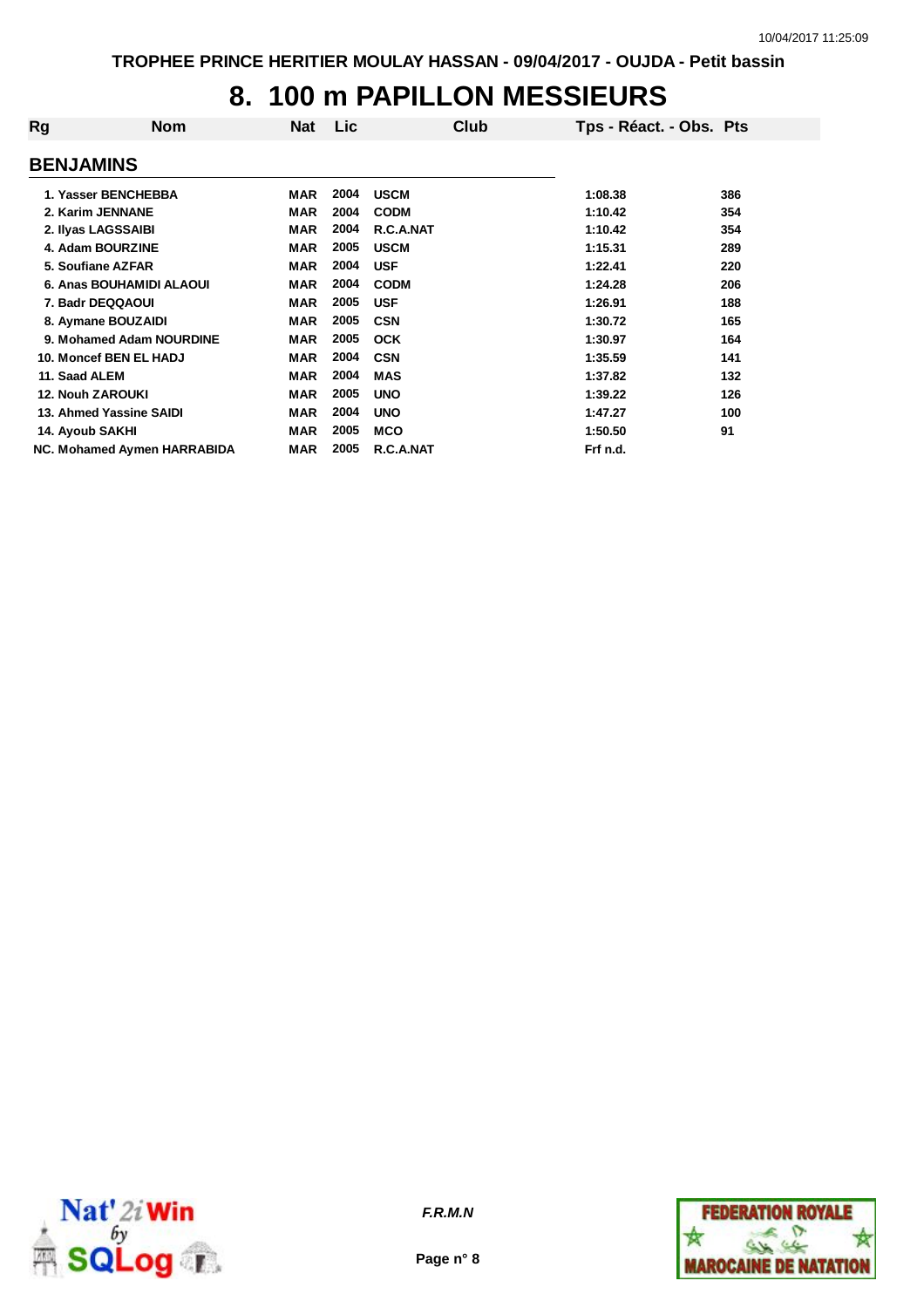## **9. 50 m NAGE LIBRE DAMES**

| Rg | <b>Nom</b>                 | <b>Nat</b> | Lic  | Club        | Tps - Réact. - Obs. Pts |     |
|----|----------------------------|------------|------|-------------|-------------------------|-----|
|    | <b>BENJAMINS</b>           |            |      |             |                         |     |
|    | 1. Lina DANNA              | <b>MAR</b> | 2005 | <b>USCM</b> | 30.66                   | 463 |
|    | 2. Ibtissam RACHID         | <b>MAR</b> | 2004 | R.C.A.NAT   | 30.75                   | 459 |
|    | 3. Aicha EL BEKALI         | <b>MAR</b> | 2004 | A.S.F.A.R   | 30.77                   | 458 |
|    | 4. Oumaima RACHIDI         | <b>MAR</b> | 2004 | <b>USCM</b> | 31.12                   | 443 |
|    | 5. Maroua LAISSAOUI        | <b>MAR</b> | 2004 | <b>CODM</b> | 31.54                   | 426 |
|    | 6. Hind DOUHA              | <b>MAR</b> | 2005 | R.C.A.NAT   | 31.86                   | 413 |
|    | 7. Fatima Zahra LAKTATI    | <b>MAR</b> | 2004 | <b>MAS</b>  | 32.03                   | 406 |
|    | 8. IIIi BELHOCINE          | <b>MAR</b> | 2005 | <b>WAC</b>  | 32.13                   | 403 |
|    | 9. Douaa EDDAHBI           | <b>MAR</b> | 2005 | <b>WAC</b>  | 32.16                   | 401 |
|    | 10. Meryem AIT BENALI      | <b>MAR</b> | 2004 | <b>CODM</b> | 32.95                   | 373 |
|    | 11. Malak IGOUZAL          | <b>MAR</b> | 2005 | <b>CSN</b>  | 35.15                   | 307 |
|    | 12. Sofia SAIDI            | <b>MAR</b> | 2005 | <b>SNF</b>  | 35.44                   | 300 |
|    | 13. Sarah ZOUBIR           | <b>MAR</b> | 2004 | <b>OCK</b>  | 35.68                   | 294 |
|    | <b>14. Doha TABERKANT</b>  | <b>MAR</b> | 2004 | <b>SNF</b>  | 36.19                   | 282 |
|    | <b>15. Douaa ES SAMAKI</b> | <b>MAR</b> | 2004 | <b>OCK</b>  | 37.06                   | 262 |
|    | 16. Basmala HAJOUI         | <b>MAR</b> | 2004 | <b>MCO</b>  | 38.83                   | 228 |
|    | 17. Aya FILALI             | <b>MAR</b> | 2004 | <b>MAS</b>  | 38.93                   | 226 |
|    | 18. Aya BENMOUSSA          | <b>MAR</b> | 2005 | <b>CSN</b>  | 40.19                   | 205 |
|    | 19. Hiba MAAZOUZI          | <b>MAR</b> | 2005 | U.S.O       | 41.53                   | 186 |
|    | 20. Lina BECHARI           | <b>MAR</b> | 2004 | A.C.N.T     | 41.78                   | 183 |
|    | 21. Souhayla BOUCHLAGHMI   | <b>MAR</b> | 2004 | U.S.O       | 42.85                   | 169 |
|    | 22. Marwa AMRAOUI          | <b>MAR</b> | 2005 | <b>MCO</b>  | 44.26                   | 154 |
|    | 23. Manar MESSAOUDI        | <b>MAR</b> | 2005 | <b>UNO</b>  | 45.85                   | 138 |
|    | 24. Chaimae BAKHTAOUI      | <b>MAR</b> | 2005 | <b>UNO</b>  | 54.08                   | 84  |
|    |                            |            |      |             |                         |     |





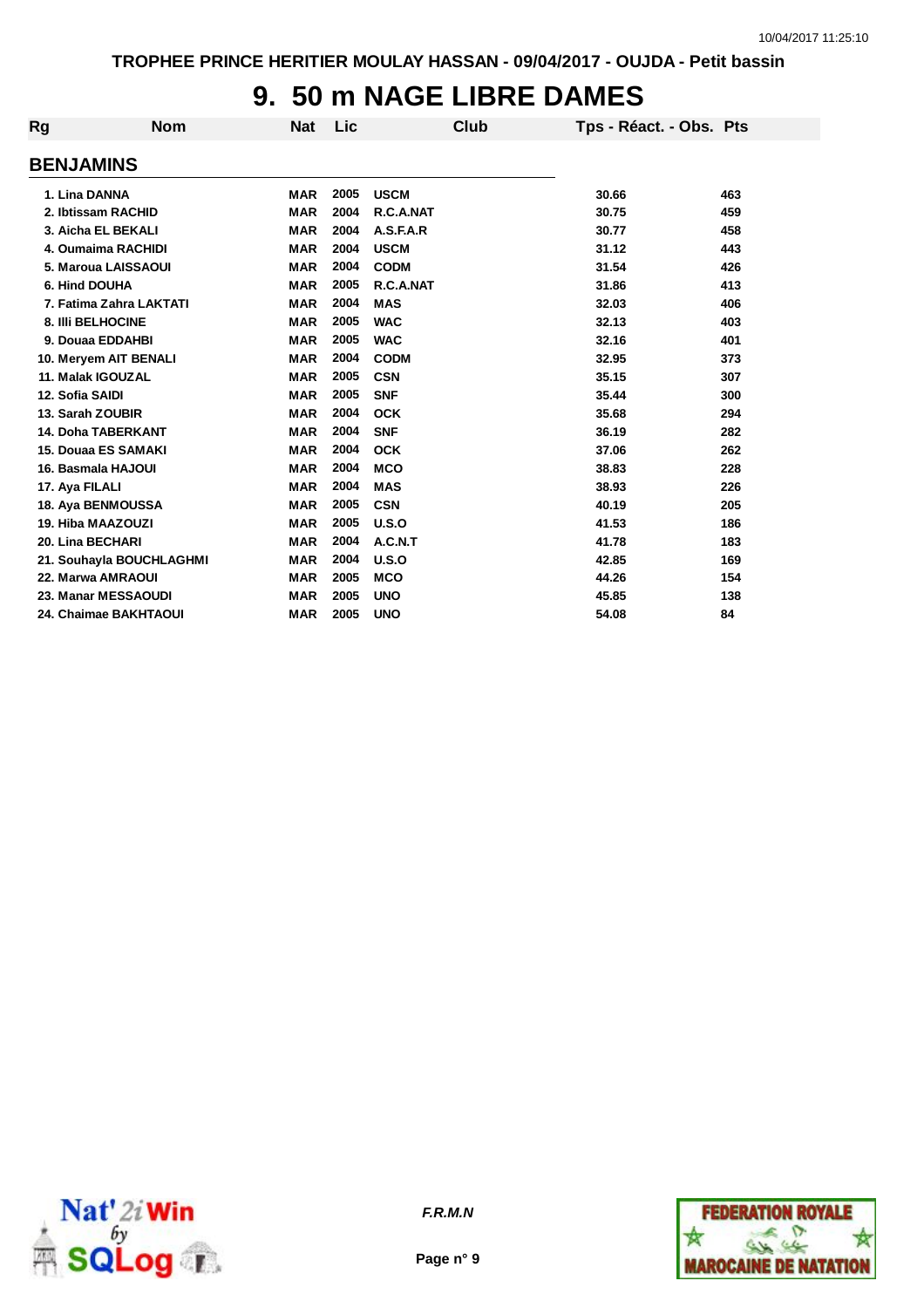# **10. 50 m NAGE LIBRE MESSIEURS**

| Rg | <b>Nom</b>                     | <b>Nat</b> | Lic  | Club          | Tps - Réact. - Obs. Pts |     |
|----|--------------------------------|------------|------|---------------|-------------------------|-----|
|    | <b>BENJAMINS</b>               |            |      |               |                         |     |
|    | 1. Mohamed Sami ZEMZAMI        | <b>MAR</b> | 2005 | <b>USCM</b>   | 29.38                   | 360 |
|    | 2. Adam BOURZINE               | <b>MAR</b> | 2005 | <b>USCM</b>   | 29.56                   | 354 |
|    | 3. Walid RHLIL                 | <b>MAR</b> | 2004 | <b>CODM</b>   | 29.75                   | 347 |
|    | 4. Ilyas LAGSSAIBI             | <b>MAR</b> | 2004 | R.C.A.NAT     | 29.81                   | 345 |
|    | 5. Mohammed MOUISSE            | <b>MAR</b> | 2004 | <b>USF</b>    | 29.87                   | 343 |
|    | 6. Ismail EL YOUSFI            | <b>MAR</b> | 2004 | R.C.A.NAT     | 30.27                   | 329 |
|    | 7. Youssef IDRISSI             | <b>MAR</b> | 2005 | <b>CODM</b>   | 30.78                   | 313 |
|    | 8. Aymane BOUZAIDI             | <b>MAR</b> | 2005 | <b>CSN</b>    | 31.37                   | 296 |
|    | 9. Saad YASSIRI                | <b>MAR</b> | 2005 | <b>USF</b>    | 32.48                   | 266 |
|    | 10. Reda LOUAHAJ               | <b>MAR</b> | 2004 | <b>WAC</b>    | 33.00                   | 254 |
|    | 11. Mohammed Amjad BENDGUIG    | <b>MAR</b> | 2004 | <b>CSN</b>    | 33.66                   | 239 |
|    | 12. Yassine ZOUBIR             | <b>MAR</b> | 2004 | <b>OCK</b>    | 35.26                   | 208 |
|    | 13. Ayoub SAKHI                | <b>MAR</b> | 2005 | <b>MCO</b>    | 36.90                   | 182 |
|    | 14. Othmane ZAITOUNE           | <b>MAR</b> | 2004 | <b>MAS</b>    | 37.69                   | 170 |
|    | 15. Mohammed MOUSSA            | <b>MAR</b> | 2005 | <b>MCO EN</b> | 38.66                   | 158 |
|    | <b>16. Anass BOUABDELLAOUI</b> | <b>MAR</b> | 2004 | <b>MCO</b>    | 38.73                   | 157 |
|    | 17. Boubker SAYARH             | <b>MAR</b> | 2005 | <b>MAS</b>    | 39.81                   | 144 |
|    | 18. Othmane BEKKAL             | <b>MAR</b> | 2004 | <b>MCO EN</b> | 39.87                   | 144 |
|    | <b>19. Othmane BOUCHENTOUF</b> | <b>MAR</b> | 2004 | <b>UNO</b>    | 41.45                   | 128 |
|    | 20. Mohammed Borhane DZIRI     | <b>MAR</b> | 2005 | <b>UNO</b>    | 41.97                   | 123 |
|    | 21. Ghaly JAGOUI               | <b>MAR</b> | 2005 | U.S.O         | 45.87                   | 94  |
|    | <b>NC. Yassine GHOMRICHE</b>   | <b>MAR</b> | 2005 | U.S.O         | Frf n.d.                |     |



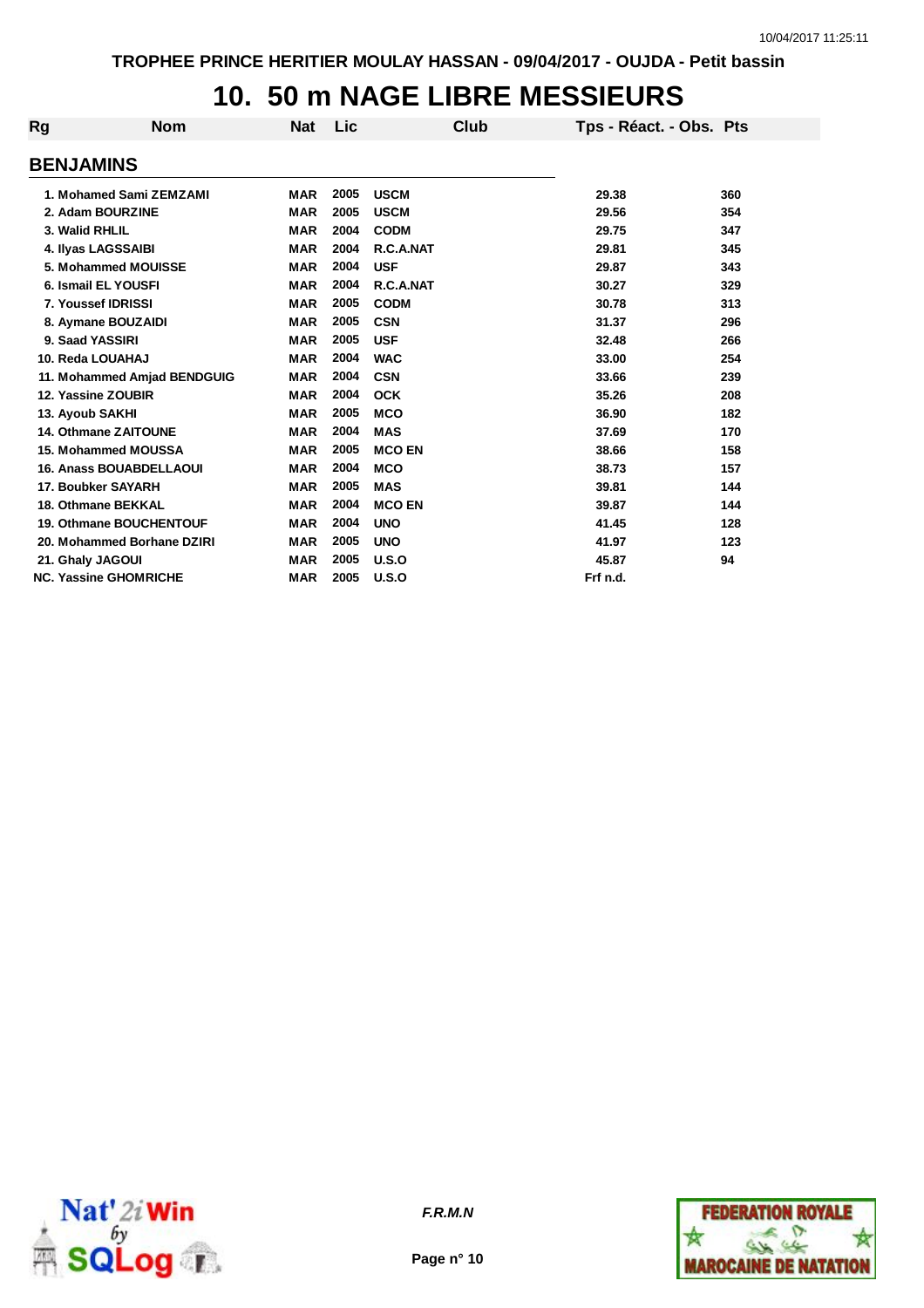### **11. 4 x 50 m 4 NAGES DAMES**

| <b>BENJAMINS</b>         |            |            |             |         |                         |
|--------------------------|------------|------------|-------------|---------|-------------------------|
| 1. Ibtissam RACHID       | <b>MAR</b> | 2004       | R.C.A.NAT   | 2:22.03 | 443                     |
| <b>Kamilia MAALOUF</b>   | <b>MAR</b> | 2004       | R.C.A.NAT   |         | 443                     |
| Aya ICHOU                | <b>MAR</b> | 2004       | R.C.A.NAT   |         | 443                     |
| <b>Hind DOUHA</b>        | <b>MAR</b> | 2005       | R.C.A.NAT   |         | 443                     |
| 2. Maroua LAISSAOUI      | <b>MAR</b> | 2004       | <b>CODM</b> | 2:24.77 | 418                     |
| <b>Basma KADI</b>        | <b>MAR</b> | 2004       | <b>CODM</b> |         | 418                     |
| <b>Malak DARKAOUI</b>    | <b>MAR</b> | 2005       | <b>CODM</b> |         | 418                     |
| <b>Meryem AIT BENALI</b> | <b>MAR</b> | 2004       | <b>CODM</b> |         | 418                     |
| 3. Chahd MACHKOUR        | <b>MAR</b> | 2004       | <b>WAC</b>  | 2:26.30 | 405                     |
| <b>Maria NAMLY</b>       | <b>MAR</b> | 2005       | <b>WAC</b>  |         | 405                     |
| <b>Ghita TABATI</b>      | <b>MAR</b> | 2004       | <b>WAC</b>  |         | 405                     |
| <b>Amira ZOHRY</b>       | <b>MAR</b> | 2004       | <b>WAC</b>  |         | 405                     |
| 4. Ines AL FIGUIGUI      | <b>MAR</b> | 2004       | <b>USCM</b> | 2:31.10 | 368                     |
| <b>Maha BASKACH</b>      | <b>MAR</b> | 2005       | <b>USCM</b> |         | 368                     |
| Maryem DAGRI             | <b>MAR</b> | 2005       | <b>USCM</b> |         | 368                     |
| <b>Mervem BENAYACHE</b>  | <b>MAR</b> | 2004       | <b>USCM</b> |         | 368                     |
|                          | <b>Nom</b> | <b>Nat</b> | Lic         | Club    | Tps - Réact. - Obs. Pts |



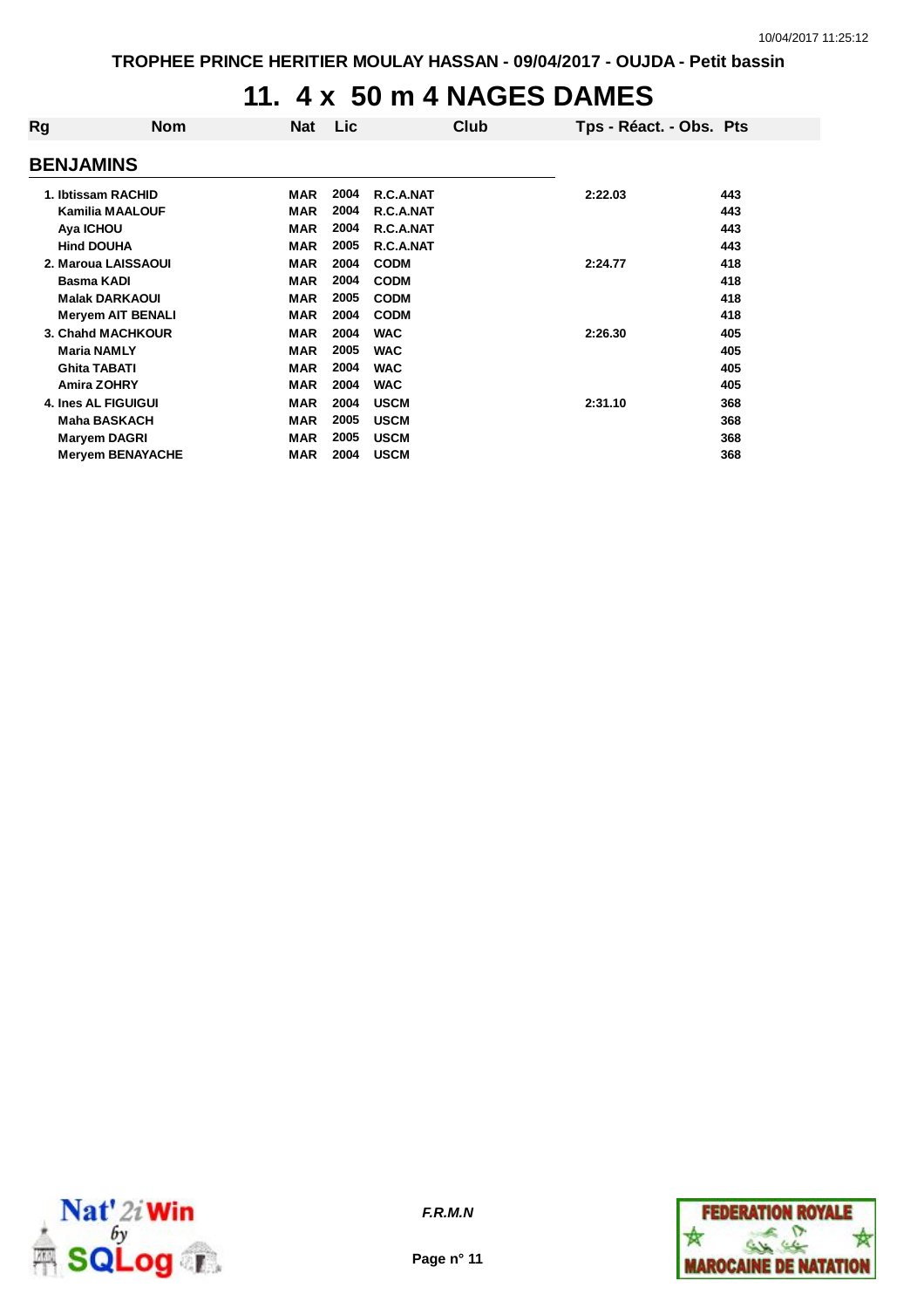# **12. 4 x 50 m 4 NAGES MESSIEURS**

| Rg | <b>Nom</b>                     | <b>Nat</b> | Lic          |             | Club | Tps - Réact. - Obs. Pts |     |
|----|--------------------------------|------------|--------------|-------------|------|-------------------------|-----|
|    | <b>BENJAMINS</b>               |            |              |             |      |                         |     |
|    | 1. Salim FRIKECH               | <b>MAR</b> | 2004         | <b>CODM</b> |      | 2:13.04                 | 360 |
|    | <b>Karim JENNANE</b>           | <b>MAR</b> | 2004         | <b>CODM</b> |      |                         | 360 |
|    | Anas BOUHAMIDI ALAOUI          | <b>MAR</b> | 2004         | <b>CODM</b> |      |                         | 360 |
|    | <b>Walid RHLIL</b>             | <b>MAR</b> | 2004         | <b>CODM</b> |      |                         | 360 |
|    | 2. Ismail EL YOUSFI            | <b>MAR</b> | 2004         | R.C.A.NAT   |      | 2:23.28                 | 288 |
|    | <b>Ilias EDDARI</b>            | <b>MAR</b> | 2004         | R.C.A.NAT   |      |                         | 288 |
|    | <b>Ilyas LAGSSAIBI</b>         | <b>MAR</b> | 2004         | R.C.A.NAT   |      |                         | 288 |
|    | <b>Mohamed RAFILI</b>          | <b>MAR</b> | 2004         | R.C.A.NAT   |      |                         | 288 |
|    | 3. Ahmed Rayane ELYACOUTI      | <b>MAR</b> | 2005         | <b>USCM</b> |      | 2:34.05                 | 232 |
|    | <b>Youssef BOUHMOUCH</b>       | <b>MAR</b> | 2004         | <b>USCM</b> |      |                         | 232 |
|    | <b>Lmehdi FILALI</b>           | <b>MAR</b> | 2004         | <b>USCM</b> |      |                         | 232 |
|    | <b>Mehdi BOUNAJMA</b>          | <b>MAR</b> | 2004         | <b>USCM</b> |      |                         | 232 |
|    | 4. Mohammed EL KHDARI          | <b>MAR</b> | 2004         | <b>CSN</b>  |      | 2:34.87                 | 228 |
|    | <b>Moncef BEN EL HADJ</b>      | <b>MAR</b> | 2004         | <b>CSN</b>  |      |                         | 228 |
|    |                                | <b>MAR</b> | 2004         | <b>CSN</b>  |      |                         | 228 |
|    | <b>Mohammed Amjad BENDGUIG</b> | <b>MAR</b> | 2005         | <b>CSN</b>  |      |                         | 228 |
|    | <b>Aymane BOUZAIDI</b>         |            |              |             |      |                         |     |
|    | 5. Mohamed Salah Eddine RAHHOU | <b>MAR</b> | 2005<br>2004 | <b>UNO</b>  |      | 2:42.33                 | 198 |
|    | <b>Aymane NASSIRI</b>          | <b>MAR</b> |              | <b>UNO</b>  |      |                         | 198 |
|    | <b>Nouh ZAROUKI</b>            | <b>MAR</b> | 2005         | <b>UNO</b>  |      |                         | 198 |
|    | <b>Ahmed Yassine SAIDI</b>     | <b>MAR</b> | 2004         | <b>UNO</b>  |      |                         | 198 |
|    | <b>6. Anis HALHEIT</b>         | <b>MAR</b> | 2005         | <b>MCO</b>  |      | 3:21.97                 | 103 |
|    | <b>Adham Salah CHERRAK</b>     | <b>MAR</b> | 2005         | <b>MCO</b>  |      |                         | 103 |
|    | <b>Walid LAMJOUN</b>           | <b>MAR</b> | 2005         | <b>MCO</b>  |      |                         | 103 |
|    | <b>Ahmed BABA</b>              | <b>MAR</b> | 2005         | <b>MCO</b>  |      |                         | 103 |



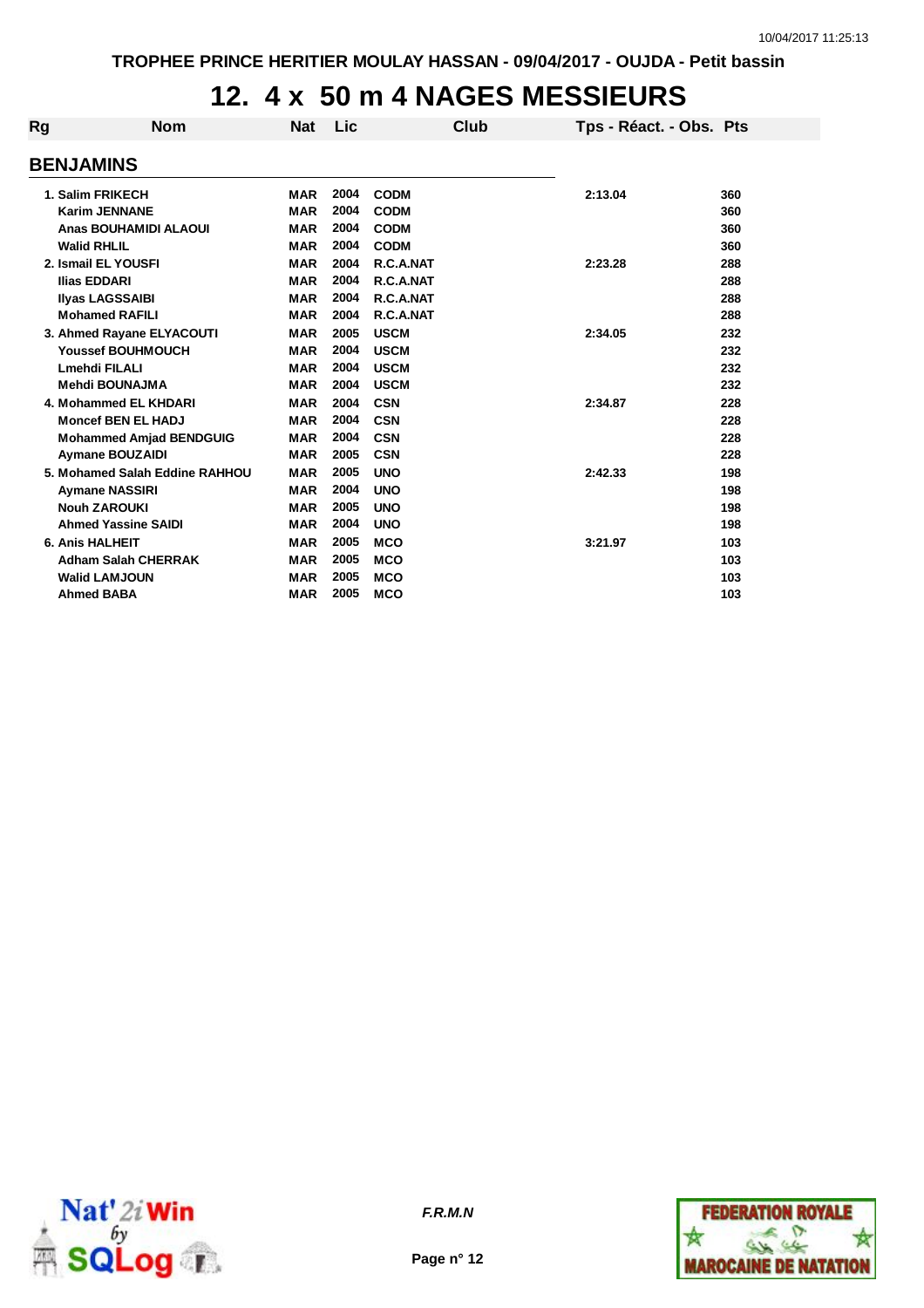### **13. 4 x 50 m NAGE LIBRE DAMES**

| Rg               | <b>Nom</b>                    | <b>Nat</b> | Lic  |             | <b>Club</b> | Tps - Réact. - Obs. Pts |     |  |  |  |
|------------------|-------------------------------|------------|------|-------------|-------------|-------------------------|-----|--|--|--|
| <b>BENJAMINS</b> |                               |            |      |             |             |                         |     |  |  |  |
|                  | 1. Lina DANNA                 | MAR        | 2005 | <b>USCM</b> |             | 2:02.96                 | 509 |  |  |  |
|                  | <b>Hiba BOURZINE</b>          | <b>MAR</b> | 2004 | <b>USCM</b> |             |                         | 509 |  |  |  |
|                  | <b>Hiba CHOUAIBI</b>          | MAR        | 2004 | <b>USCM</b> |             |                         | 509 |  |  |  |
|                  | <b>Oumaima RACHIDI</b>        | <b>MAR</b> | 2004 | <b>USCM</b> |             |                         | 509 |  |  |  |
|                  | 2. Nada DJEBLI                | <b>MAR</b> | 2005 | <b>CODM</b> |             | 2:10.34                 | 427 |  |  |  |
|                  | <b>Wiam BAQARROU</b>          | <b>MAR</b> | 2004 | <b>CODM</b> |             |                         | 427 |  |  |  |
|                  | Dina TOUZANI                  | <b>MAR</b> | 2005 | <b>CODM</b> |             |                         | 427 |  |  |  |
|                  | <b>Rim RAHALI</b>             | <b>MAR</b> | 2005 | <b>CODM</b> |             |                         | 427 |  |  |  |
|                  | 3. IIIi BELHOCINE             | <b>MAR</b> | 2005 | <b>WAC</b>  |             | 2:18.24                 | 358 |  |  |  |
|                  | Douaa EDDAHBI                 | <b>MAR</b> | 2005 | <b>WAC</b>  |             |                         | 358 |  |  |  |
|                  | <b>Nisrine FIRAS</b>          | <b>MAR</b> | 2004 | <b>WAC</b>  |             |                         | 358 |  |  |  |
|                  | Safaa LAMANE                  | MAR        | 2004 | <b>WAC</b>  |             |                         | 358 |  |  |  |
|                  | 4. Hind BAGHDAD               | <b>MAR</b> | 2004 | <b>CSN</b>  |             | 2:27.88                 | 292 |  |  |  |
|                  | <b>Hiba GHOUDANE</b>          | <b>MAR</b> | 2004 | <b>CSN</b>  |             |                         | 292 |  |  |  |
|                  | Aya BENMOUSSA                 | <b>MAR</b> | 2005 | <b>CSN</b>  |             |                         | 292 |  |  |  |
|                  | <b>Malak IGOUZAL</b>          | MAR        | 2005 | <b>CSN</b>  |             |                         | 292 |  |  |  |
|                  | 5. Zineb ZAKI                 | <b>MAR</b> | 2004 | <b>MAS</b>  |             | 2:29.08                 | 285 |  |  |  |
|                  | Aya FILALI                    | <b>MAR</b> | 2004 | <b>MAS</b>  |             |                         | 285 |  |  |  |
|                  | <b>Salma Rhitta ZOUITEN</b>   | <b>MAR</b> | 2004 | <b>MAS</b>  |             |                         | 285 |  |  |  |
|                  | Fatima Zahra LAKTATI          | <b>MAR</b> | 2004 | <b>MAS</b>  |             |                         | 285 |  |  |  |
|                  | 6. Malak LAARIF               | <b>MAR</b> | 2005 | R.C.A.NAT   |             | 2:29.22                 | 285 |  |  |  |
|                  | Aya ICHOU                     | <b>MAR</b> | 2004 | R.C.A.NAT   |             |                         | 285 |  |  |  |
|                  | <b>Kenza SALMAN</b>           | <b>MAR</b> | 2005 | R.C.A.NAT   |             |                         | 285 |  |  |  |
|                  | <b>Nada JALAL</b>             | <b>MAR</b> | 2004 | R.C.A.NAT   |             |                         | 285 |  |  |  |
|                  | 7. Ghada BENTALEB             | <b>MAR</b> | 2004 | <b>UNO</b>  |             | 2:55.70                 | 174 |  |  |  |
|                  | <b>Chaimae BAKHTAOUI</b>      | <b>MAR</b> | 2005 | <b>UNO</b>  |             |                         | 174 |  |  |  |
|                  | <b>Manar MESSAOUDI</b>        | <b>MAR</b> | 2005 | <b>UNO</b>  |             |                         | 174 |  |  |  |
|                  | <b>Zineb MIMOUNI</b>          | MAR        | 2004 | <b>UNO</b>  |             |                         | 174 |  |  |  |
|                  | <b>NC. Malak LAMHITI</b>      | <b>MAR</b> | 2004 | <b>SNF</b>  |             | Frf n.d.                |     |  |  |  |
|                  | Lina OUDGHIRI IDRISSI HASSANI | <b>MAR</b> | 2004 | <b>SNF</b>  |             |                         |     |  |  |  |
|                  | <b>Sofia SAIDI</b>            | MAR        | 2005 | <b>SNF</b>  |             |                         |     |  |  |  |
|                  | Doha TABERKANT                | MAR        | 2004 | <b>SNF</b>  |             |                         |     |  |  |  |